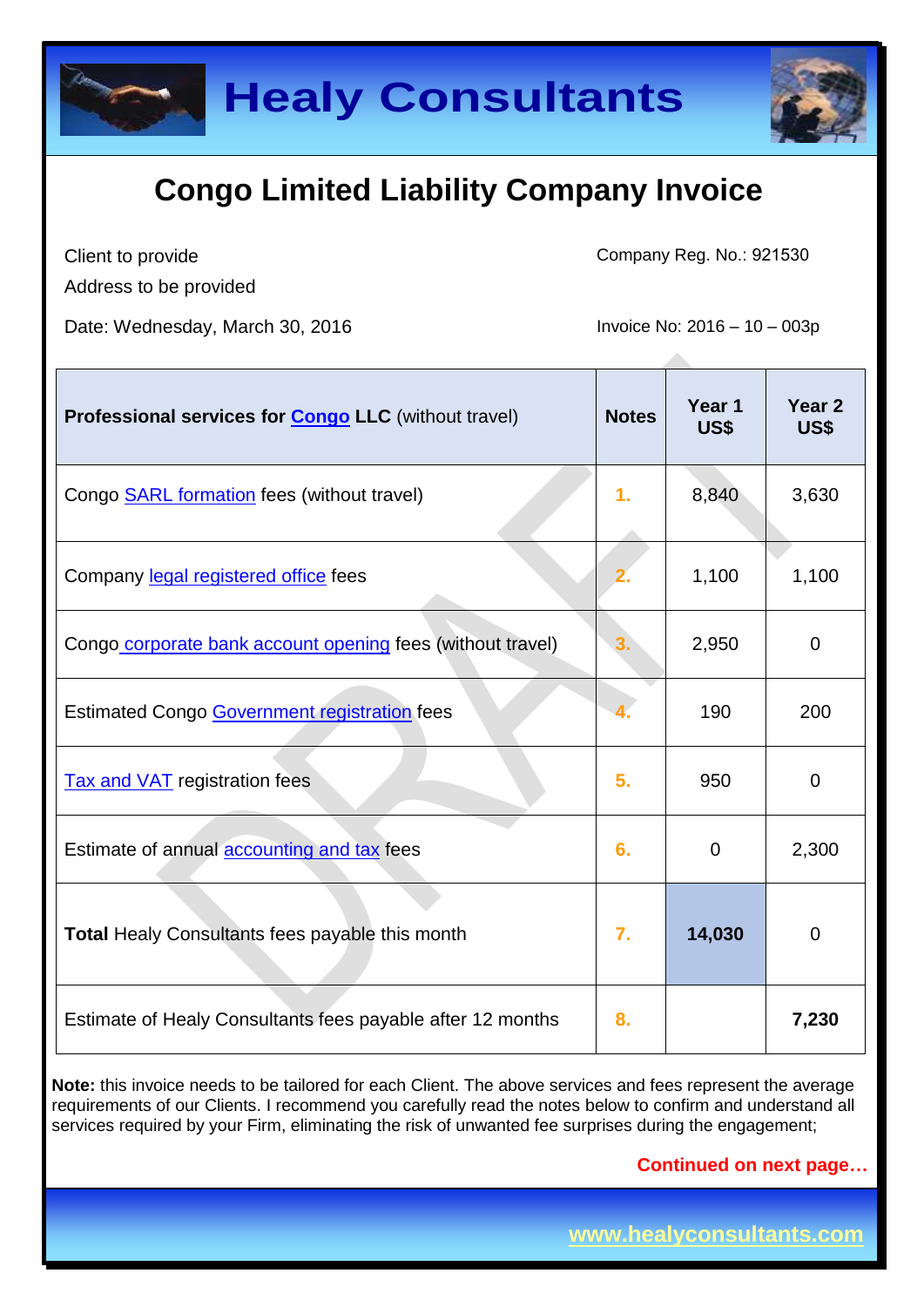

#### *Notes to invoice above*

**1.** Healy Consultants fees to efficiently and effectively complete Congo company registration within [7 weeks \(click link\)](http://www.healyconsultants.com/congo-company-registration/fees-timelines/) by **i)** choosing the optimum regulatory license for our Client's business activities; **ii)** reserving a company name with [Congo Business Registry \(Guichet](http://fr.guichetunique.cd/)  [unique\);](http://fr.guichetunique.cd/) **iii)** settling our accountant and lawyer fees and **iv)** preparing a high quality company incorporation application for [Congo Business Registry;](http://fr.guichetunique.cd/)

All [engagement fees](http://www.healyconsultants.com/company-registration-fees/) (click link) are agreed and paid up front and agree to the fees published on our country web pages. Consequently, there are no hidden fees, surprises or ambushes throughout the engagement. All engagement deadlines are agreed up front in the form of a [detailed](http://www.healyconsultants.com/index-important-links/example-project-plan/)  [project plan,](http://www.healyconsultants.com/index-important-links/example-project-plan/) mapping out [deliverables](http://www.healyconsultants.com/deliverables-to-our-clients/) by week throughout the engagement term;



Every week during the engagement, Healy Consultants will email our Client a detailed status [update.](http://www.healyconsultants.com/index-important-links/weekly-engagement-status-email/) Our Client is immediately informed of engagement problems together with solutions. Your dedicated engagement manager is reachable by phone, Skype, live chat and email and will communicate in your preferred language;

- **2.** In accordance with [Congo Companies Act](http://www.ohada.com/actes-uniformes.html) law, a Congo LLC shall as from the date of its incorporation have a legal registered office in Congo, to which all official government communications and notices may be addressed. To comply with this statutory requirement, Healy Consultants' Congo office will be the registered office address for your company. Thereafter, this address will be used to receive government correspondence including **i)** tax letters; **ii)** notice of the legal annual return; and **iii)** all government communications. Most of our Clients wish to place [Healy Consultants'](http://www.healyconsultants.com/corporate-outsourcing-services/company-secretary-and-legal-registered-office/) office address on invoices, contracts, websites and business cards;
- **3.** Healy Consultants will be pleased to open a Congo corporate bank account without our Client travel. It is a time consuming task, and Healy Consultants will shelter our Client from the associated administrative challenges. As you can appreciate, it is a difficult task to obtain bank account approval through a newly formed company when shareholders, directors and bank signatories reside overseas. Healy Consultants will prepare a business plan for the bank to optimize the probability of corporate bank account approval. Depending on our Client's business and nationality, there is a 20% probability the banks will request a bank signatory to travel for a one-hour bank interview. Healy Consultants will try its best to negotiate with the bank for a travel exemption. If our Client must travel to Congo for corporate bank account opening, Healy Consultants will refund our Client US\$950;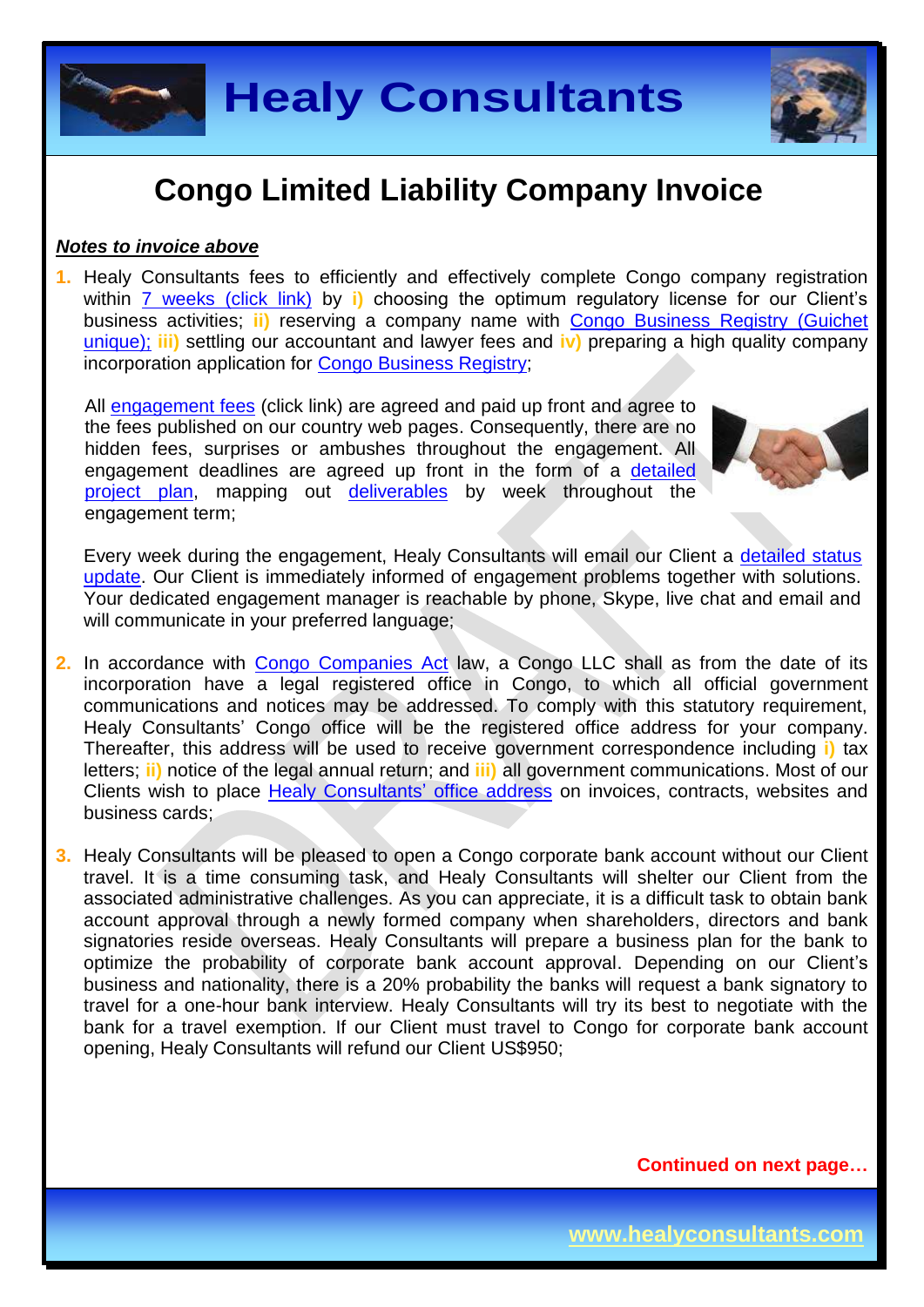





Afriland First Bank



If our Client is not comfortable with only a Congo corporate bank account, Healy Consultants will be pleased to open [an international corporate bank account](http://www.healyconsultants.com/international-banking/) (click link) outside of Congo. Examples include New York, Germany, Liechtenstein, Austria, Bulgaria, Australia, London, South America or Dubai. All banks will be top tier banks in these countries with excellent internet banking services. Example of our global banking partners include HSBC, Standard Chartered Bank, Citibank, Barclays, Standard bank, ANZ bank, VTB bank, UBS, Credit Suisse;

The banks enjoy ultimate power of approval of corporate bank account applications. Consequently, guaranteed success is outside of Healy Consultants' control. What is inside our control is the preparation and submission of a high quality bank application that maximizes the likelihood of approval. To date, we enjoy a 100% approval record because of our global [banking relationships](http://www.healyconsultants.com/international-banking/corporate-accounts/) and determination.

Global banks continue to tighten corporate bank account opening procedures, their internal compliance departments completing more thorough due diligence of Clients. Consequently, our Clients should expect the bank account approval period to take up to 4 weeks. Furthermore, global banks now require evidence of proof of business in the country where the corporate bank account will be, including sales contracts or lease agreement;

- **4.** This fee is an estimate of government costs payable during your Firm's engagement. For transparency purposes, all government fee payments will be supported by original receipts and invoices. Examples of government costs include **i)** reserving the company name **ii)** obtain a certificate confirming headquarters location **iii)** notarize all company documents **iv)** registers with the Commercial registry, **v)** publish the incorporation of the company in the legal journal **vi)** obtain an identification number for the company, **vi)** Register the company for tax and **vii)** Register for Social Security. Following engagement completion, Healy Consultants will refund our Client any excess of funds received over actual Government costs paid;
- **5.** In accordance with [Congo Companies Act,](http://www.ohada.com/actes-uniformes.html) each entity must register for corporate tax and VAT at the [Direction Générale des Impots;](http://www.dgi.gouv.cd/)
- **6.** For an active trading company, these [accounting and tax](http://www.healyconsultants.com/congo-company-registration/accounting-legal/) fees are an estimate of Healy Consultants fees to efficiently and effectively discharge your annual company accounting and tax obligations. Following receipt of a set of draft accounting numbers from your company, Healy Consultants will more accurately advise accounting and tax fees. For a dormant company, Healy Consultants fees are only US\$950;

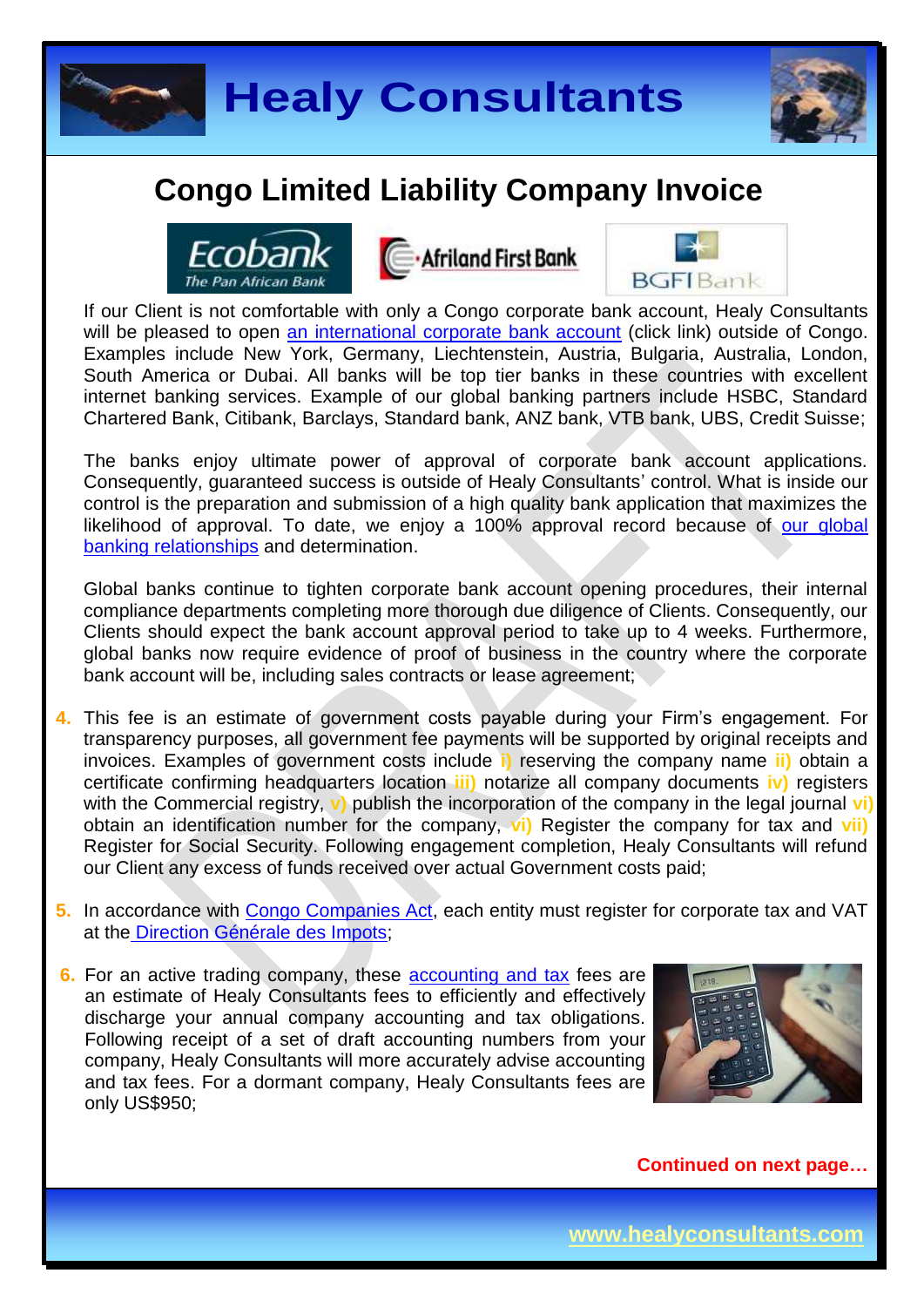



- **7.** All fees quoted in this invoice correspond to fees quoted [on Healy Consultants'](http://www.healyconsultants.com/company-registration-fees/) website. Please review this invoice carefully to identify errors. During the rush of the business day, it is possible that Healy Consultants inadvertently made fee calculation errors, typing errors or omitted services or omitted historic fee payments from Clients. In the unfortunate event you identify invoice errors, please revert to me directly re the same. I apologize in advance if I or my staff made invoice errors;
- **8.** Assuming our Clients re-engage Healy Consultants in year 2, this fee is an estimate of the fees payable next year, 12 months after the date of company registration;
- **9.** The fees quoted in this invoice are a prediction of the fees required to efficiently and effectively complete this engagement in a timely manner. If during the engagement Healy Consultants realizes that the project is more complex than anticipated, requiring a large additional investment of time, my Firm will revert to request additional fees. If Healy Consultants completes the engagement faster and more easily than expected, Healy Consultants is happy to refund some fees to our Client;
- 10. Engage Healy Consultants to **project manage** business set up in every country on the planet. We are the best in the [world](http://www.healyconsultants.com/best-in-the-world/) at what we do, timely completing [the A to Z](http://www.healyconsultants.com/a-to-z-of-business-set-up/) of every country engagement;
- **11.**In accordance with [Congo Companies Act,](http://www.ohada.com/actes-uniformes.html) there is no minimum issued share capital required. However to secure company approval we suggest to deposit approximately US\$2,030 (XAF 1,000,000) to the company bank account. To optimize engagement efficiency and minimize delays, Healy Consultants is happy to deposit these funds on behalf of our clients;
- **12.**In accordance with the [Congo Companies Act,](http://www.ohada.com/actes-uniformes.html) each Congo LLC must have at least one individual director ordinarily resident in Congo for at least 2 years. If required, Healy Consultants will be pleased to provide your firm with a professional nominee director in Congo. Our fee amounts to [US\\$6,600](http://www.healyconsultants.com/corporate-advisory-services/resident-director-services/) per annum;
- **13.** If our Client and Healy Consultants properly plan this engagement, our Clients' will *not* have to travel during this engagement. Healy Consultants will efficiently and effectively complete company registration and corporate bank account opening in a timely manner without our Client presence. Instead, our Client will need to **i)** sign and get documents legalized in the embassy in their country of origin and **ii)** courier the originals to Healy Consultants office;

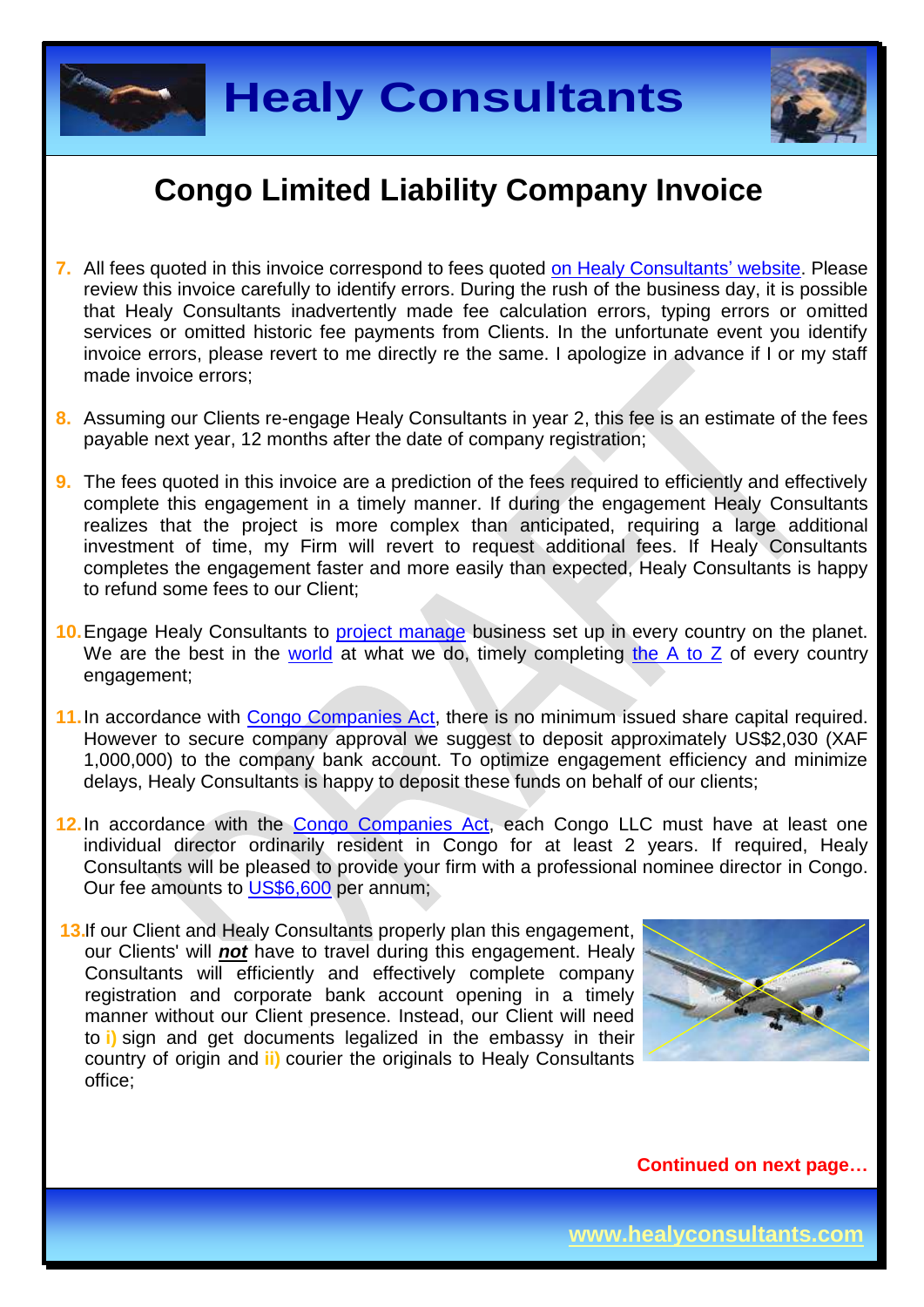



- **14.**Depending on our Client's business and nationality, the Congo Government may require a special regulatory license to carry on your business in the country. Healy Consultants will assist our Client secure license approval; there may be additional engagement fees. However, the Government enjoys ultimate power of approval of company registrations and business licenses;
- 15. If our Client requires non-resident nominee shareholder and director services [\(click link\),](http://www.healyconsultants.com/corporate-outsourcing-services/nominee-shareholders-directors/) Healy Consultants will be pleased to assist. Our fee for professional, passive nominee non-resident corporate shareholder amounts to US\$2,100 per annum. Our fee to be both non-resident nominee director and shareholder amounts to US\$6,600 per annum. Being the sole shareholders and sole director of a Client's company exposes Healy Consultants to reputation, litigation and financial risk;
- 16. If required, Healy Consultants will be pleased to assist your firm to secure employee [visa](http://www.healyconsultants.com/corporate-advisory-services/migration/) approvals. Our fee is US\$3,950 for the first employee, US\$2,950 for the second employee, US\$1,950 per employee thereafter. Our employee visa fees includes preparation of a quality visa application and submitting to the correct Government immigration officers. The Government enjoys ultimate power of approval of visa applications. Consequently, guaranteed success is outside of Healy Consultants' control. What is inside our control is the preparation and submission of a high quality immigration visa application that maximizes the likelihood of visa approval;
- **17.**Monthly, quarterly and mid-year Government tax obligations include monthly and quarterly payroll reporting, VAT and corporation tax return filing. If you need our help, Healy Consultants can complete monthly Government reporting for a monthly fee of US\$860. Healy Consultants monthly support will include **i)** receive in dropbox the monthly invoices from our client **ii)** label monthly bank statement transactions **iii)** preparation and submission of VAT returns and **iv)** submission of monthly employee payroll reporting;
- **18.**It is important our Clients are aware of their personal and corporate tax obligations in their country of residence and domicile. Let us know if you need Healy Consultants help to clarify your local and international annual tax reporting obligations;
- **19.**During the engagement, shareholders and directors' documents may need to be translated into the local language; before the Government and Bank approves company registration and corporate bank account opening respectively. Consequently, our Client should budget for possible additional translation and embassy attestation fees. Either our Client or Healy Consultants can complete this administrative task;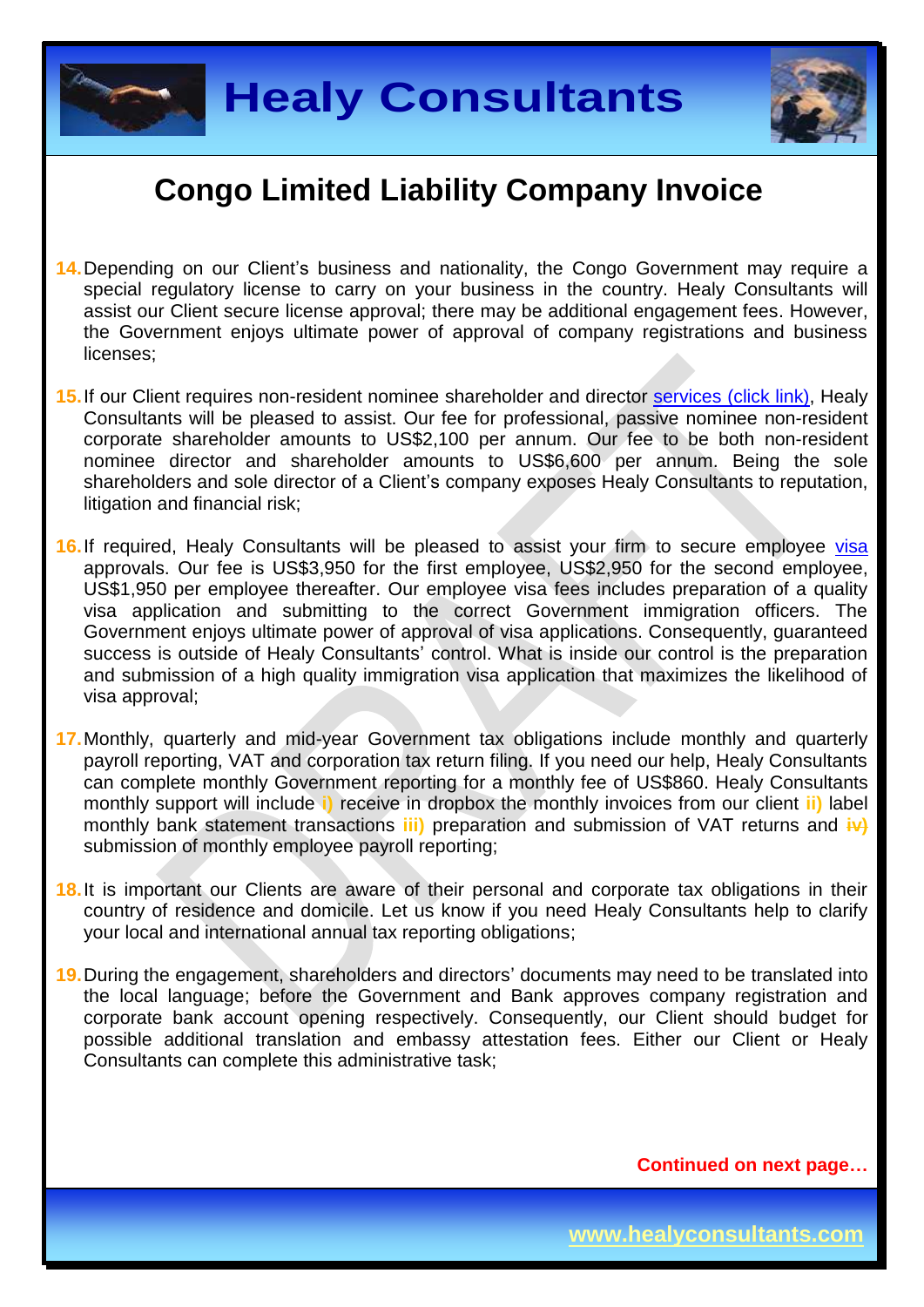



- **20.**As always, Healy Consultants will negotiate with all third parties to eliminate or reduce additional engagement costs. For transparency purposes, all third party fee payments will be supported by original receipts and invoices. Examples of possible third party payments include **i)** embassy fees **ii)** notary public costs **iii)** official translator fees;
- **21.**Some of our Clients' require an [immediate country](http://www.healyconsultants.com/turnkey-solutions/) solution. With this strategy, within a day Healy Consultants can supply our Client **i)** an existing dormant Congo company number and **ii)** an already approved corporate bank account number and **iii)** a business address. Turnkey solutions are attractive to those entrepreneurs who wish to immediately close a country deal, sign a contract or invoice a customer:
- **22.**As stipulated on our [business website](http://www.healyconsultants.com/) and in section 3 of our engagement letter, Healy Consultants will only commence the engagement following **i)** settlement of our fees and **ii)** completion and signing of our legal engagement letter. Healy Consultants will only incorporate your company after 75% of [due diligence documentation](http://www.healyconsultants.com/due-diligence/) is received by email. Healy Consultants will only open a corporate bank account after 100% of the Client's original due diligence documentation is received by courier;
- **23.**Some of our Clients request Healy Consultants to provide temporary shared [office space](http://www.healyconsultants.com/virtual-office/) for 6 months until their preferred business premises is found. If your Firm requires this service, our one-time fee is US\$950. Monthly rental thereafter is paid directly to the landlord, independently of Healy Consultants;
- 24. During the annual renewal engagement with our Client, our in-house Legal and Compliance [Department \(click link\)](http://www.healyconsultants.com/about-us/key-personnel/cai-xin-profile/) reviews the quality and completeness of our Client file. Consequently, Healy Consultants may revert to our Client to ask for more up to date due diligence [documentation;](http://www.healyconsultants.com/due-diligence/)
- **25.**To assist our Clients to minimize foreign exchange costs, we offer the payment in SG\$, Euro, Pounds or US\$. Kindly let me know in which currency your Firm prefers to settle our fees and I will send an updated invoice, thank you;
- 26. Some of our Clients' engage Healy Consultants to [recruit \(click link\)](http://www.healyconsultants.com/corporate-outsourcing-services/how-we-help-our-clients-recruit-quality-employees/) local employees. We have a lot of experience in this area and we are quite skilled at securing quality candidates for our Clients';
- **27.**To efficiently and effectively complete your engagement in a timely manner, we recommend your Firm transfers these funds to Healy Consultants corporate bank account. Thereafter, our Incorporation and Banking Team will aggressively advance your engagement, providing your Firm daily feedback as to engagement status. I would be grateful if you email us the bank transfer advice slip to enable my Accounting Department to accurately and timely identify bank receipts.

**Continued on next page…**

**www.healyconsultants.com**